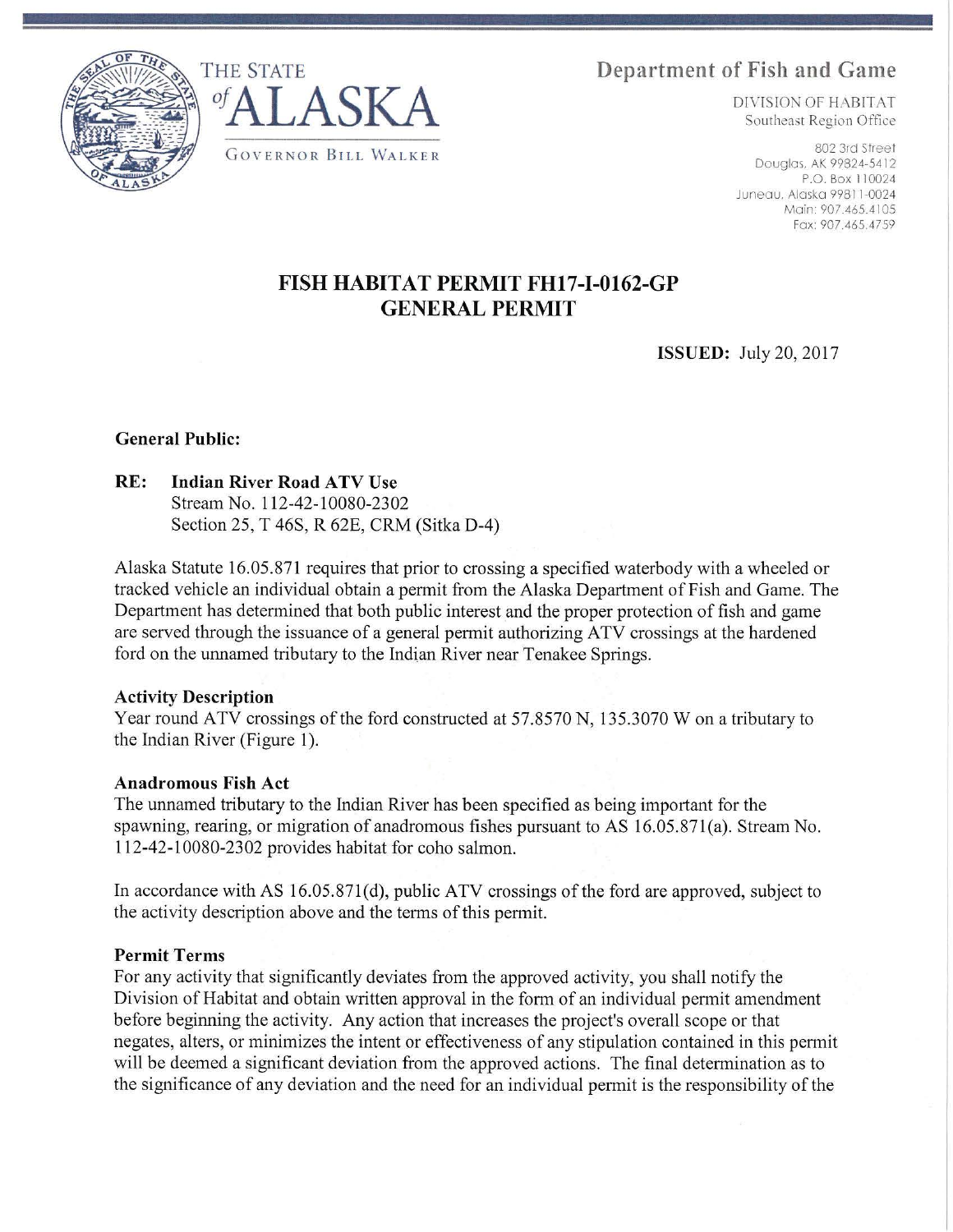Division of Habitat. Therefore, it is recommended you consult the Division of Habitat immediately when a deviation from the approved activity is being considered.

This letter constitutes a permit issued under the authority of AS 16.05.871. Please be advised that this determination applies only to activities regulated by the Division of Habitat; other agencies also may have jurisdiction under their respective authorities. This determination does not relieve you of your responsibility to secure other permits; state, federal, or local. You are still required to comply with all other applicable laws.

In addition to the penalties provided by law, this permit may be tenninated or revoked for failure to comply with its provisions or failure to comply with applicable statutes and regulations. The department reserves the right to require mitigation measures to correct disruption to fish and game created by the activity and which was a direct result of the failure to comply with this permit or any applicable law.

Any member of the general public operating under this General Permit shall indemnify, save harmless, and defend the department, its agents, and its employees from any and all claims, actions, or liabilities for injuries or damages sustained by any person or property arising directly or indirectly from permitted activities or your performance under this permit. However, this provision has no effect if, and only if, the sole proximate cause of the injury is the department's negligence.

This permit decision may be appealed in accordance with the provisions of AS 44.62.330-630.

If you have any questions, please call the Juneau Division of Habitat at (907) 465-4105.

Sincerely, Sam Cotten Commissioner

By Jackie Timothy Southeast Regional Supervisor

Email cc:

Al Ott, ADF&G Habitat, Fairbanks ADF&G Habitat Staff, Juneau Dan Teske, ADF&G/SF, Juneau Dave Harris, ADF&G/CF, Juneau Stephanie Sell, ADF&G/WC, Juneau Perry Edwards, USFS SRD, Sitka Sgt. Jacob Abbott, DPS/A WT, Juneau Steve Brockmann, USFWS, Juneau Cindy Hartmann Moore, NMFS, Juneau